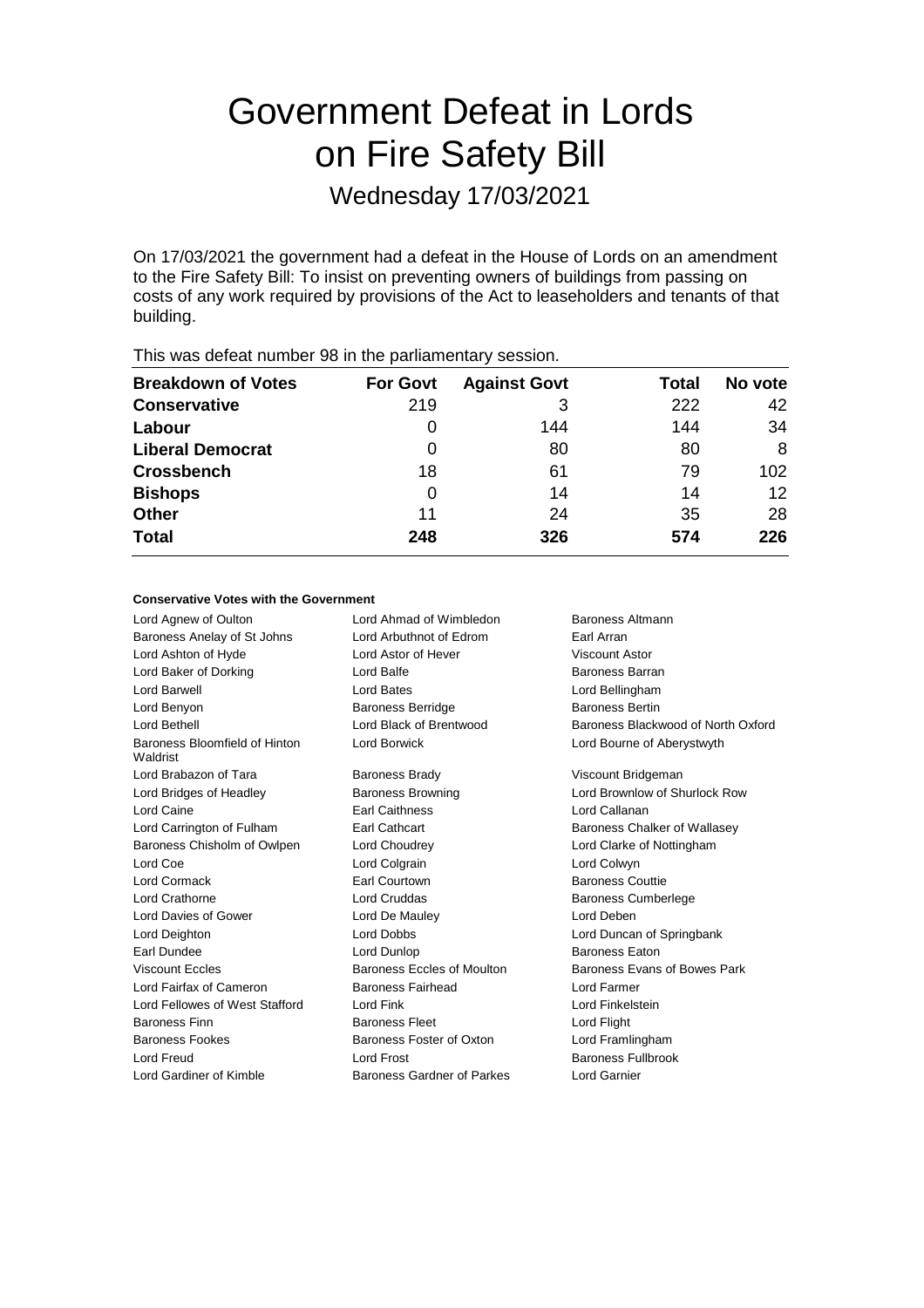Lord Geddes Lord Glenarthur Lord Godson Baroness Goldie Lord Goldsmith of Richmond Park Lord Goodlad Viscount Goschen Lord Grade of Yarmouth Lord Greenhalgh Lord Griffiths of Fforestfach Lord Grimstone of Boscobel Viscount Hailsham Lord Hamilton of Epsom Lord Hannan of Kingsclere Lord Harris of Peckham Lord Haselhurst **Lord Hayward** Lord Hayward Lord Henley Lord Herbert of South Downs Baroness Hodgson of Abinger Lord Holmes of Richmond Baroness Hooper Lord Horam Lord Howard of Lympne Lord Howard of Rising **Earl Howe Earl Howe Lord Howell of Guildford**<br>
Lord Hunt of Wirral **No. 2008** Lord James of Blackheath Baroness Jenkin of Keni Lord Hunt of Wirral Lord James of Blackheath Baroness Jenkin of Kennington Lord Johnson of Marylebone Lord Jopling Lord Kamall Lord Keen of Elie **Lord King of Bridgwater** Lord Kirkham Lord Kirkhope of Harrogate Lord Lamont of Lerwick Lord Lancaster of Kimbolton Lord Lang of Monkton Lord Lansley Lord Leigh of Hurley Lord Lexden **Lord Lindsay** Lord Lilley **Communist Communist Communist Communist Communist Communist Communist Communist Communist Communist Communist Communist Communist Communist Communist Communist Communist Communist Co** Lord Lingfield **Earl Liverpool** Earl Liverpool **Lord Livingston of Parkhead** Marquess of Lothian Lord Lucas Lord Mancroft Baroness Manzoor Lord Marland Lord Marlesford Lord McColl of Dulwich Baroness McGregor-Smith Lord McInnes of Kilwinning Lord McLoughlin Lord Mendoza Baroness Meyer Baroness Mobarik **Baroness Mone** Baroness Mone **Duke of Montrose** Baroness Morgan of Cotes **Baroness Morris of Bolton** Baroness Morrissey Lord Moylan Lord Moynihan Lord Naseby Lord Nash **Baroness Neville-Jones** Baroness Neville-Rolfe Baroness Newlove Baroness Nicholson of Winterbourne Baroness Noakes Lord Northbrook Lord Norton of Louth Lord Parkinson of Whitley Bay Lord Patten of Barnes **Baroness Penn** Lord Pickles Lord Polak **Lord Popat** Lord Popat **Lord Price** Lord Rana Lord Ranger Lord Reay Baroness Redfern Lord Renfrew of Kaimsthorn Lord Ribeiro Viscount Ridley Lord Risby Lord Robathan Baroness Rock Lord Rotherwick Lord Saatchi Baroness Sanderson of Welton Lord Sarfraz Lord Sassoon Baroness Sater **Baroness Scott of Bybrook** Baroness Seccombe Lord Selkirk of Douglas Baroness Shackleton of Belgravia Lord Sharpe of Epsom Lord Sheikh **Baroness Shephard of Northwold** Baroness Shields Earl Shrewsbury **Example 20** Lord Smith of Hindhead **Baroness** Stedman-Scott Lord Sterling of Plaistow Lord Stewart of Dirleton Lord Strathclyde Baroness Stroud **Baroness Sugg Contains Act and Suri** Baroness Sugg Lord Suri Lord Swinfen Lord Taylor of Holbeach Lord Tebbit Lord Trefgarne Viscount Trenchard Lord True Lord Tugendhat **Lord Udny-Lister** Viscount Ullswater Lord Vaizey of Didcot **Baroness Vere of Norbiton** Baroness Verma Lord Vinson Lord Wakeham Lord Wasserman Lord Wei **Lord Wharton of Yarm** Cord Whitby Lord Willetts Baroness Williams of Trafford Lord Wolfson of Tredegar Baroness Wyld Lord Young of Cookham Viscount Younger of Leckie

#### **Conservative Votes against the Government** Lord Blencathra Lord Mackay of Clashfern Lord Randall of Uxbridge

#### **Labour Votes with the Government**

| Labour Votes against the Government |                          |                          |  |  |
|-------------------------------------|--------------------------|--------------------------|--|--|
| Baroness Adams of Craigielea        | Lord Adonis              | Lord Alli                |  |  |
| <b>Baroness Amos</b>                | Lord Anderson of Swansea | <b>Baroness Andrews</b>  |  |  |
| Baroness Armstrong of Hill Top      | Lord Bach                | <b>Baroness Bakewell</b> |  |  |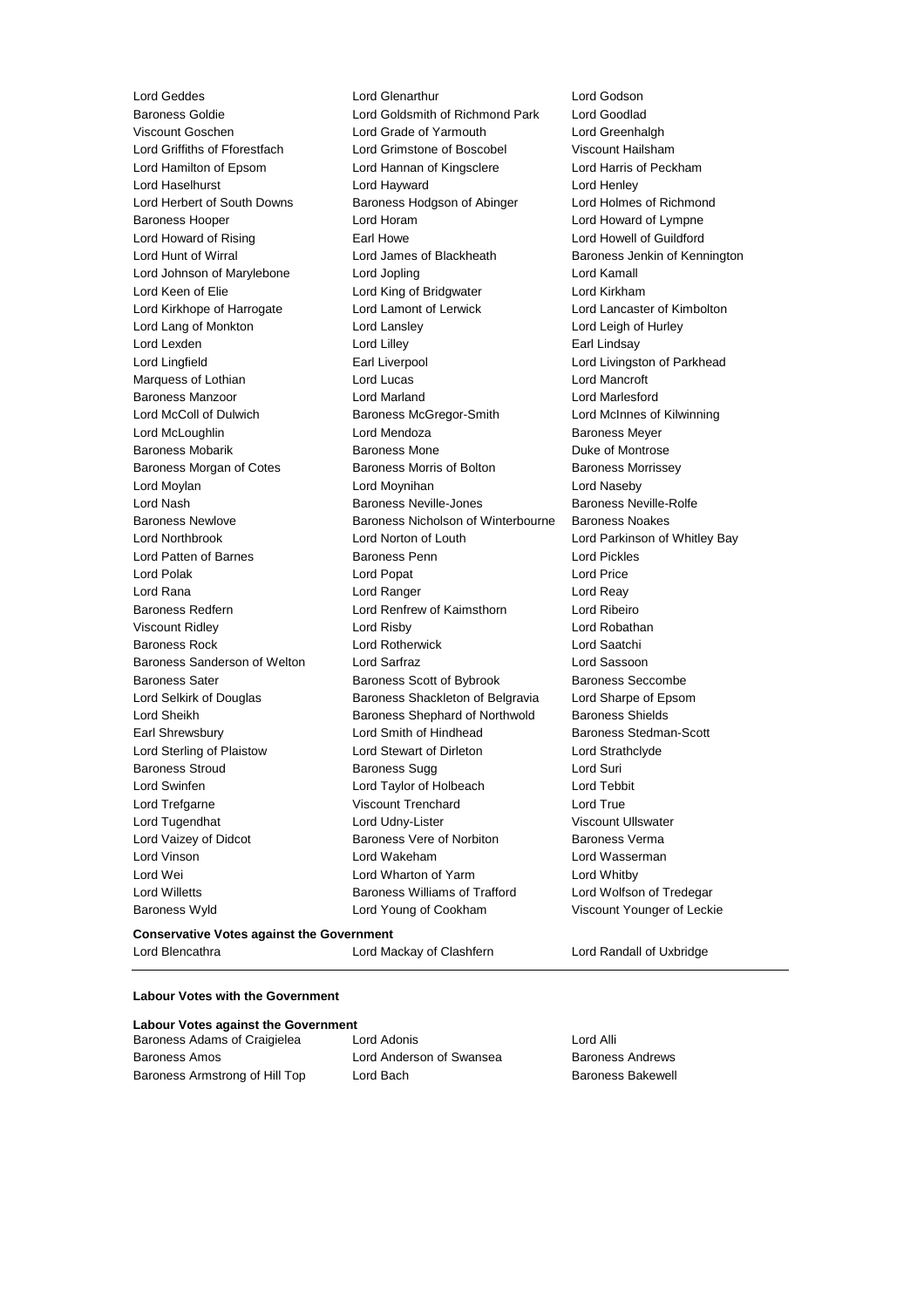Lord Bassam of Brighton **Lord Berkeley Baroness Billingham** Baroness Blower Lord Blunkett Lord Boateng Lord Bradley Lord Bragg Lord Brooke of Alverthorpe Lord Browne of Ladyton Baroness Bryan of Partick Lord Campbell-Savours Lord Carter of Coles Baroness Chakrabarti Viscount Chandos Baroness Chapman of Darlington Baroness Clark of Kilwinning Lord Clark of Windermere Baroness Cohen of Pimlico Baroness Corston Baroness Crawley Lord Cunningham of Felling Lord Davidson of Glen Clova Lord Davies of Stamford Lord Davies of Brixton **Lord Davies of Oldham** Baroness Donaghy Lord Donoughue **Baroness Drake** Lord Dubs Lord Eatwell Lord Elder Lord Faulkner of Worcester Lord Filkin Lord Foulkes of Cumnock Baroness Gale Baroness Golding **Collect Contact Contact Contact Contact Contact Contact Contact Contact Contact Contact Contact Contact Contact Contact Contact Contact Contact Contact Contact Contact Contact Contact Contact Contact Cont** Lord Grantchester Lord Griffiths of Burry Port Lord Grocott Lord Hain Viscount Hanworth Lord Harris of Haringey Lord Haskel Lord Haworth Baroness Hayman of Ullock Baroness Hayter of Kentish Town Baroness Healy of Primrose Hill Baroness Henig Baroness Hilton of Eggardon Lord Hollick Lord Howarth of Newport Lord Hunt of Kings Heath Lord Hutton of Furness **Baroness Jay of Paddington** Baroness Jones of Whitchurch Lord Jones Lord Judd Lord Kennedy of Southwark **Baroness Kennedy of The Shaws** Lord Kestenbaum Lord Khan of Burnley **Lord Knight of Weymouth Baroness Lawrence of Clarendon** Lord Layard **Lord Lord Leitch** Lord Lennie Lord Levy Baroness Liddell of Coatdyke Lord Liddle Lord Lipsey Baroness Lister of Burtersett Lord MacKenzie of Culkein Baroness Mallalieu Lord Mandelson Baroness Massey of Darwen Lord Maxton Lord McAvoy Lord McConnell of Glenscorrodale Baroness McDonagh Baroness McIntosh of Hudnall Lord McKenzie of Luton Lord McNicol of West Kilbride Lord Mendelsohn Lord Mitchell Lord Monks Baroness Morris of Yardley Lord Murphy of Torfaen Baroness Osamor **Lord Parekh** Baroness Pitkeathley Lord Ponsonby of Shulbrede Lord Prescott Corp. Baroness Primarolo Baroness Prosser **Baroness Prosser** Lord Puttnam **Baroness Quin** Lord Radice **Baroness Ramsay of Cartvale** Baroness Rebuck Lord Reid of Cardowan Lord Robertson of Port Ellen Lord Rooker Lord Rosser Lord Rowlands Baroness Royall of Blaisdon Baroness Sherlock Lord Sikka Viscount Simon Baroness Smith of Gilmorehill Baroness Smith of Basildon Lord Snape Lord Stevenson of Balmacara Baroness Taylor of Bolton Baroness Thornton Lord Touhig **Lord Triesman** Lord Triesman Lord Tunnicliffe Lord Turnberg Baroness Warwick of Undercliffe Lord Watson of Invergowrie Lord Watts **Lord West of Spithead** Baroness Wheeler Baroness Whitaker **Lord Whitty Communist Baroness Wilcox of Newport Baroness Wilcox of Newport** Lord Wills Lord Winston Lord Wood of Anfield Lord Woodley Baroness Young of Old Scone Lord Young of Norwood Green

#### **Liberal Democrat Votes with the Government**

#### **Liberal Democrat Votes against the Government**

| Lord Addington                                | Lord Alderdice                     | Lord Allan of Hallam           |
|-----------------------------------------------|------------------------------------|--------------------------------|
| Baroness Bakewell of Hardington<br>Mandeville | <b>Baroness Barker</b>             | Lord Beith                     |
| Baroness Benjamin                             | Baroness Bonham-Carter of Yarnbury | Baroness Bowles of Berkhamsted |
| Lord Bradshaw                                 | <b>Baroness Brinton</b>            | Lord Burnett                   |
| Baroness Burt of Solihull                     | Lord Campbell of Pittenweem        | Lord Chidgey                   |
| Lord Clement-Jones                            | Lord Dholakia                      | <b>Baroness Doocey</b>         |
|                                               |                                    |                                |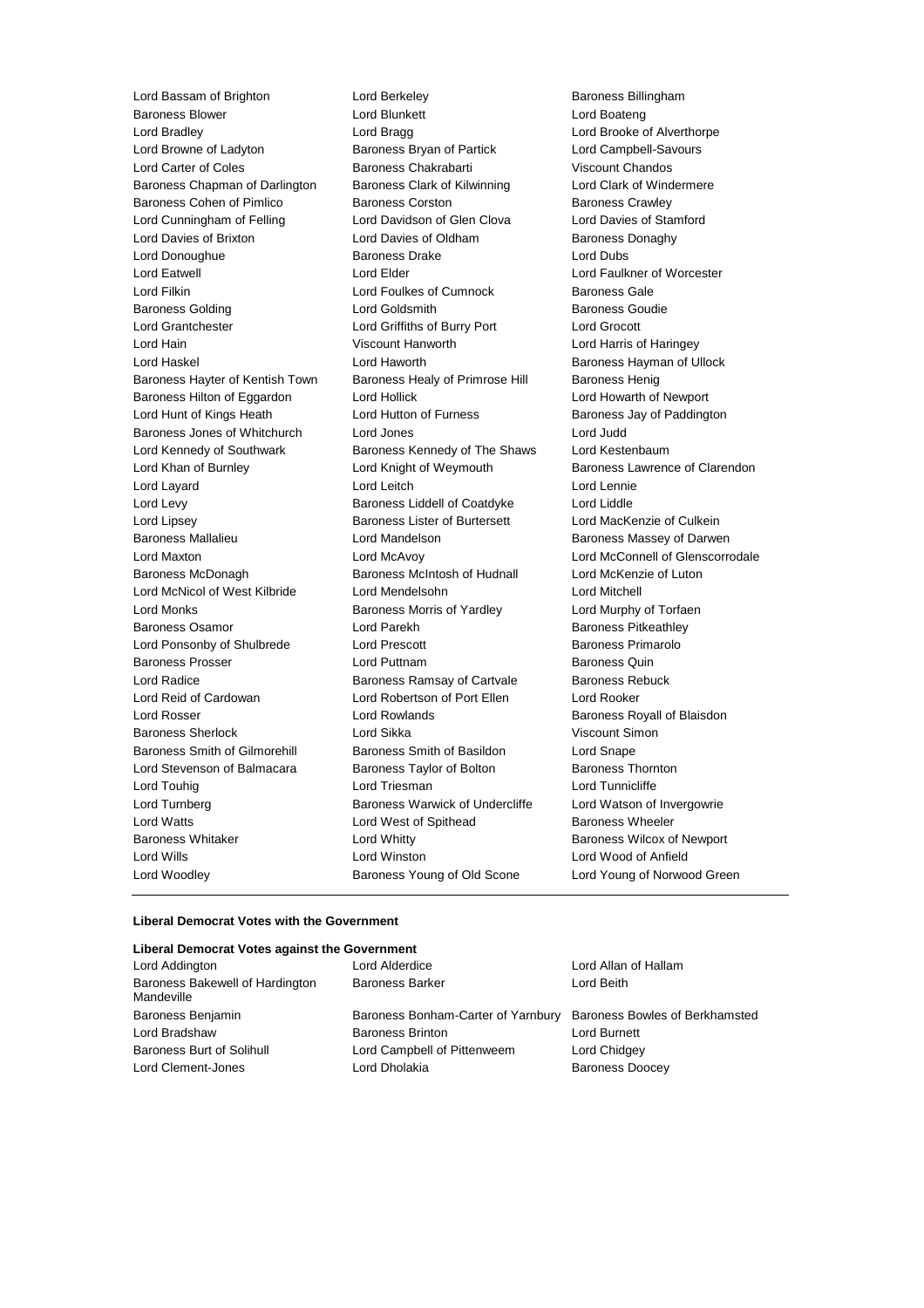| <b>Baroness Featherstone</b>     | Lord Foster of Bath                 | Lord Fox        |
|----------------------------------|-------------------------------------|-----------------|
| Baroness Garden of Frognal       | Lord German                         | Earl Glas       |
| Lord Goddard of Stockport        | <b>Lord Greaves</b>                 | <b>Baroness</b> |
| <b>Baroness Hamwee</b>           | Baroness Harris of Richmond         | <b>Baroness</b> |
| Lord Hussain                     | <b>Baroness Hussein-Ece</b>         | <b>Baroness</b> |
| <b>Baroness Jolly</b>            | Lord Jones of Cheltenham            | <b>Baroness</b> |
| Lord Lee of Trafford             | <b>Baroness Ludford</b>             | Lord Marl       |
| Lord McNally                     | Baroness Miller of Chilthorne Domer | Lord New        |
| <b>Baroness Northover</b>        | Lord Oates                          | Lord Pad        |
| Lord Palmer of Childs Hill       | <b>Baroness Parminter</b>           | <b>Baroness</b> |
| Lord Purvis of Tweed             | <b>Baroness Randerson</b>           | Lord Raz        |
| Lord Redesdale                   | Lord Rennard                        | Lord Rob        |
| Baroness Scott of Needham Market | Lord Scriven                        | Lord Sha        |
| Baroness Sheehan                 | Lord Shipley                        | <b>Baroness</b> |
| Lord Stephen                     | Lord Stoneham of Droxford           | Lord Stra       |
| <b>Lord Stunell</b>              | <b>Baroness Suttie</b>              | Lord Tav        |
| Lord Taylor of Goss Moor         | Lord Teverson                       | <b>Baroness</b> |
| Lord Thomas of Gresford          | <b>Baroness Thornhill</b>           | Viscount        |
| Lord Tope                        | Lord Tyler                          | <b>Baroness</b> |
| Lord Verjee                      | Lord Wallace of Saltaire            | <b>Baroness</b> |
| Lord Willis of Knaresborough     | Lord Wrigglesworth                  |                 |

### Earl Glasgow Baroness Grender Baroness Humphreys Baroness Janke Baroness Kramer Lord Marks of Henley-on-Thames Lord Newby Lord Paddick Baroness Pinnock Lord Razzall Lord Roberts of Llandudno Lord Sharkey Baroness Smith of Newnham Lord Strasburger Lord Taverne Baroness Thomas of Winchester Viscount Thurso Baroness Tyler of Enfield Baroness Walmsley

## **Crossbench Votes with the Government**

Earl Erroll **Example 20** Example 20 Lord Etherton **Baroness Hogg** Lord Hope of Craighead Lord Judge Lord Construction Lord Kakkar Baroness O'Neill of Bengarve Lord Pannick Lord Powell of Bayswater Lord Stirrup Lord Thurlow Lord Wilson of Dinton

#### **Crossbench Votes against the Government**

Lord Boyce **Lord Broers Lord Broers Baroness Brown of Cambridge** Baroness Bull Lord Butler of Brockwell Baroness Butler-Sloss Baroness Campbell of Surbiton Lord Chartres **Earl Clancarty** Earl Clancarty Viscount Colville of Culross Earl Courtenay of Devon Baroness Coussins Baroness Cox Lord Craig of Radley Viscount Craigavon Lord Crisp Lord Cromwell Lord Curry of Kirkharle Lord Dannatt **Baroness Deech** Baroness Deech Baroness D'Souza Lord Eames **Baroness Falkner of Margravine** Lord Field of Birkenhead Baroness Finlay of Llandaff **Lord Geidt** Baroness Greengross **Baroness** Greengross Lord Greenway Baroness Grey-Thompson Lord Harries of Pentregarth Lord Hastings of Scarisbrick **Baroness Hayman** Lord Hogan-Howe Lord Kilclooney Lord Laming Lord Low of Dalston Baroness Meacher **Baroness Morgan of Drefelin** Baroness Murphy Baroness Neuberger Baroness O'Loan Lord Patel Baroness Prashar Lord Ramsbotham Lord Ravensdale Lord Rees of Ludlow Lord Rowe-Beddoe Lord Russell of Liverpool Earl Sandwich Lord Singh of Wimbledon Duke of Somerset Lord St John of Bletso Baroness Stern Lord Stevens of Kirkwhelpington Lord Walker of Aldringham Baroness Watkins of Tavistock Lord Woolf Baroness Young of Hornsey

Lord Alton of Liverpool Lord Anderson of Ipswich Lord Best

Lord Bichard **Lord Botham** Lord Brown of Eaton-under-Heywood Lord Carrington **Baroness Cavendish Little Venice** 

**Bishop Votes with the Government**